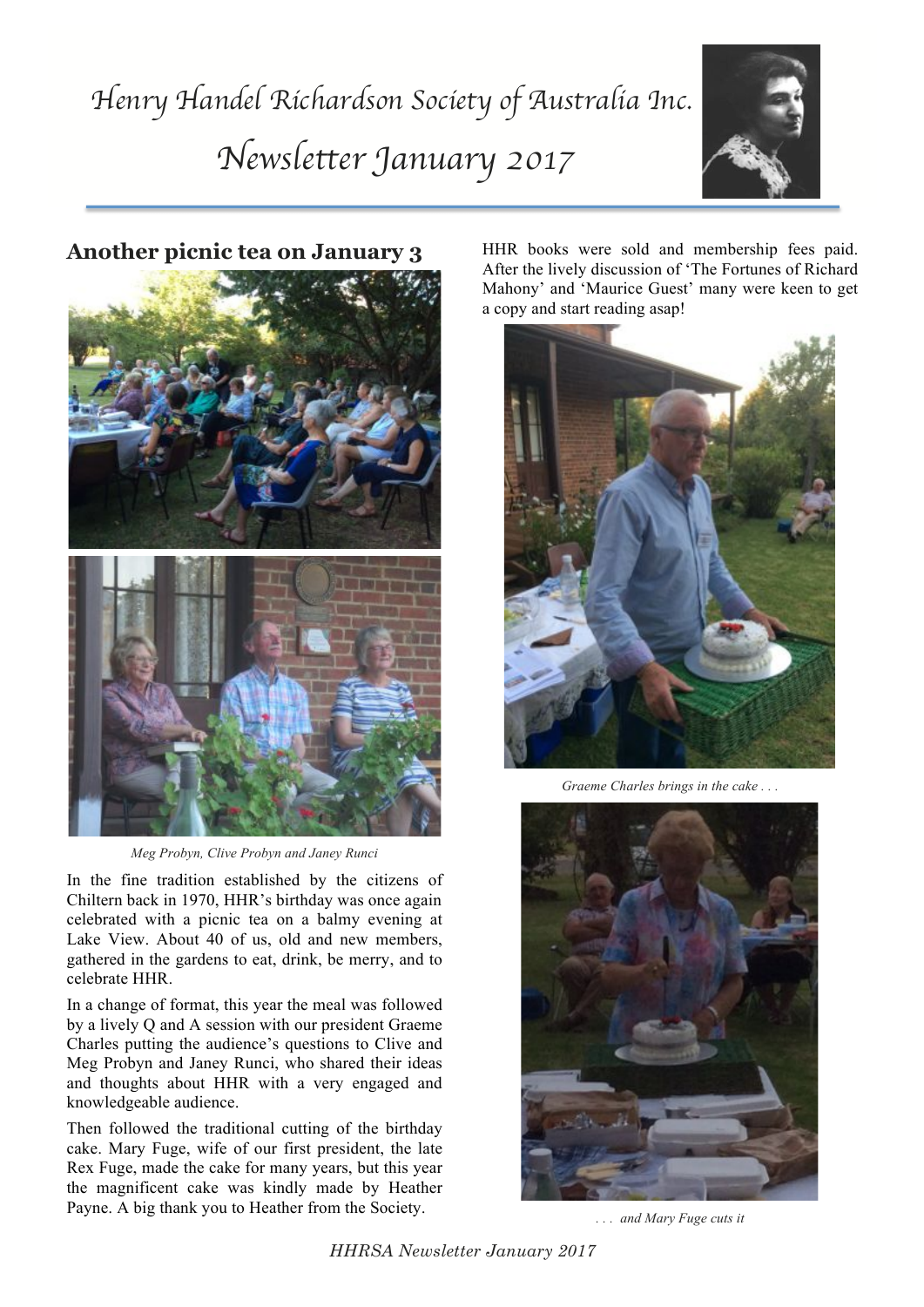

*Members lining up to pay subscriptions*

## **The state of Lake View – good and bad news**

The new section of verandah looked wonderful, but the old house is in sad need of repair. Beryl Pickering, the manager of Lake View, drew attention to parts of the walls that are crumbling. The good work of the National Trust North East Ladies Auxiliary continues.



*The cracks in the wall*

Those who came to the 2015 birthday celebrations will remember the fallen tree, one of the two large ones near the kitchen outbuilding. The area was roped off for that gathering as the huge branch rested precariously on the roof of the kitchen, the outcome of a fierce storm a couple of days before. Most of the tree was removed but what was left has sprouted. It's not quite the canopy of past times, but it's still thick and green!



*The remaining old tree*



*The new floor of the verandah*

## **The woman behind the garden – Anne Vyner**



*Picnic at Lake View under the canopy of trees*

If you've ever wondered (as I have) if it's worth packing up to go to Chiltern so soon after all the fuss of Christmas, and also wondered if it will be too hot, you may also have found that such thoughts disappear when you arrive.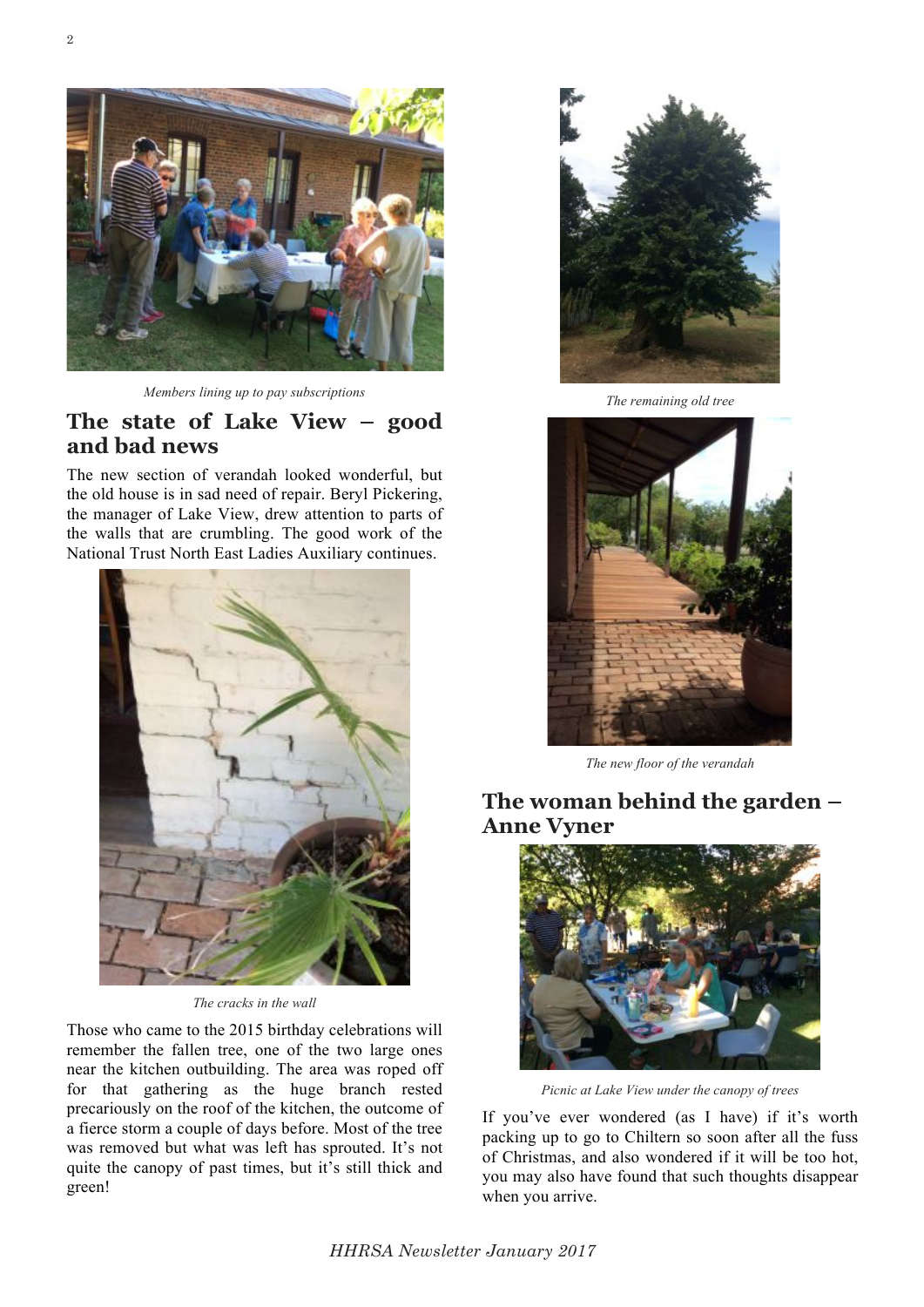Each year as we gather in the garden on January 3, set up the tables and chairs, unpack picnic baskets as we greet old friends and new, there's a collective sigh of relief and pleasure to be back in the peaceful garden of the house where HHR spent a short but significant part of her childhood.

Under the cool canopies of the grand old trees the garden beds are freshly watered, flowers blooming everywhere, the grass green, newly mown and soft under our feet, paths carefully raked like a Japanese garden, the still water of the lake glimpsed through the trees, birds singing.

The woman behind this garden is Anne Vyner



*Anne Vyner*

For over 20 years Anne has tended the garden she loves so much. In preparation for the birthday celebrations Anne does two full days of lawn mowing as well as all the obvious care of garden beds and pots. Even when she went to live for a time in Melbourne Anne worked on the garden each time she came to Chiltern. Now that she is living full time in Chiltern the garden at Lake View gets the benefit of her undivided attention. As she says wryly – her own garden is neglected as a result!

However she loves her time in the Lake View garden. When she arrives in the early morning she is often greeted by families of ducks from the lake over the road. In earlier years when there were swans in the lake they would visit as well. As soon as she turns on a sprinkler the garden fills with the sounds of small birds. She loves the fact that many people visit and use the garden at different times and in different ways. She found a paint brush in the gazebo and imagined the artist working there. She knows of one woman in Chiltern who regularly brings her toddler to wander in the peace.



Anne takes trouble to maintain the garden in a manner as close as possible to the house's period and she is paid for 14 hours a month for this work. I would estimate she spends more like 14 hours a week to provide the idyllic setting for our annual gathering.

The Society thanks Anne for her continued and valuable work!



## **Rex Fuge's bridge**

In one of the views through the garden to Lake Anderson can now be seen the replacement of the old bridge, erected by the Indigo Shire Council and dedicated to the late Rex Fuge, the HHR Society's first President, who worked hard to ensure the new bridge would replicate the old bridge's unique character.

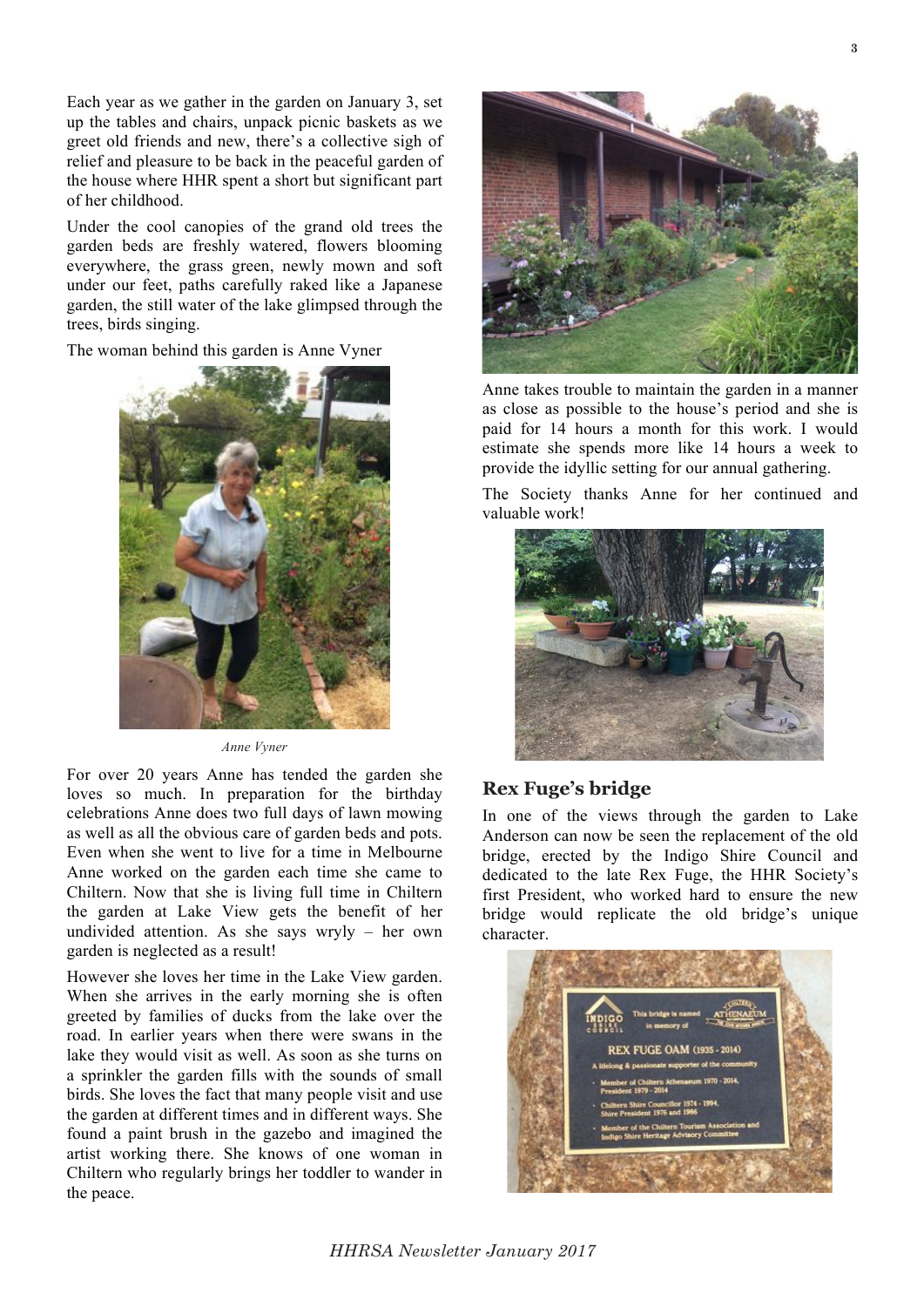

*The bridge at Lake Anderson*

## **HHR Feast at Maldon – March 25-26, 2017**

#### **Saturday, March 25:**

At **3 pm** as part of the Castlemaine Festival an event will be held at the Athenaeum Library in Maldon, right next door to the Post Office where HHR lived from 1880-86. Noted literary figures, Robyn Davidson (author of 'Tracks'), and Angela Meyer, reviewer and literary blogger will consider the topic: 'HHR – Great Australian Novelist?'



*Robyn Davidson*



*Angela Meyer*

You need to book with the Festival for this at castlemainefestival.com.au

**N.B!!!** Book early as there is limited space in the Athenaeum Library.

At **7 pm** the Society will gather at the Maldon Hotel for dinner. Please let us know if you'd like to join in so we can book a large enough table. Contact Janey Runci on j.runci@bigpond.com

#### Sunday, March 26:

At **10.30 am** the HHR Society AGM will be held in the Maldon Community Hall

At **11 am** German scholar, Irmgard Heidler (see below) will deliver the Society's annual oration following the AGM. Irmgard will consider HHR's connections to German culture and music at the turn of the century. This will be of particular interest to those of us who plan to go on the trip to Germany in May.



Irmgard has an MA and PhD in the History of Publishing, German Literature and Musicology. She studied at Munich and Leipzig and has lived and studied in Alexandria, Melbourne and Lisbon.



*Maldon Community Hall*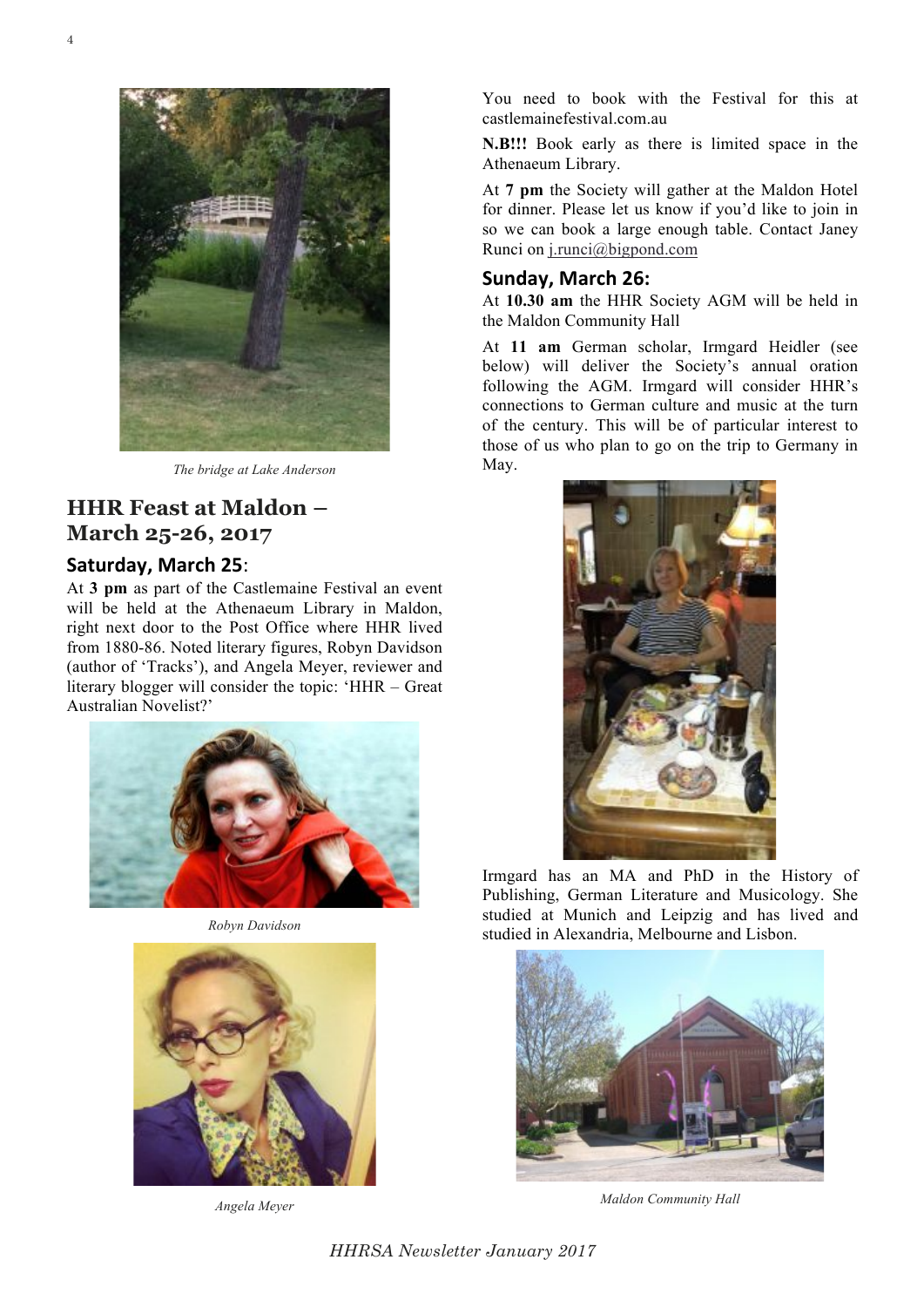## **HHR Society tour in Germany – May 2017**

Excitement is building as our tour in Germany begins to take shape. It will commence on May 8 in Munich then move on to Leipzig on May 12, Berlin May 17 and Strasbourg (France) May 21 where it will officially conclude on May 23. Some participants are taking the opportunity to explore other places in Europe both before and after the HHR tour.

In all these cities, with the exception of Berlin, we hope to see where possible the places that HHR resided in: Leipzig for a number of years from 1889; Munich 1895/1896; Strasbourg 1896 for several years before moving to London in 1903.



*HHR and her husband George Robertson in Munich 1896*

We will also include day trips from Munich and Leipzig to other places that HHR visited and/or spent time in. These include Marquartstein and Lake Starnberg near Munich. From Leipzig we intend visiting Dresden where in 1921 HHR's sister Lil and A S Neill established what was to become Summerhill school, now located in Leiston, Suffolk, UK.



*Lil and A S Neill at Summerhill*

Weimar and Wittenberg (Martin Luther) are also on the radar. If time permits whilst in Strasbourg we hope to visit the absolutely stunning French medieval village, Riquewihr.

Music events, particularly in Leipzig, will be another attraction for us, as well as places such as the Music Conservatory and Gewandhaus that HHR frequented. We will enjoy meeting our German members, Irmgard Heidler in Munich and Stefan Welz along with Susan Schaale in Leipzig. And, in Leipzig we will be joined by Angela and Patrick Neustatter, whom we last met when they visited Australia in January 2009. Angela (from England) and Patrick (from America) are the great-niece and great-nephew of HHR, and Lil's grandchildren.



*Angela and Patrick Neustatter present HHR's desk to Chiltern Athenaeum in January 2009*

If you are tempted to join us it's not too late, but you probably need to get organised soon.

Contact Graeme Charles if you would like to discuss any aspect of the tour (0411 422 557) or email: graemejcharles@gmail.com for more information.

## **Good news for one of our prize winners - Rebekah Clarkson's new book**

Rebekah Clarkson, a prize winner in our 2014 Writing Competition will have a novel-in-stories, 'Barking Dogs', published by Affirm Press in February 2017.

Through stories following individual characters, Rebekah creates a portrait of a town in the midst of major change as it makes the painful transformation from rural idyll to aspirational suburbia. Behind the moving and sometimes quirky stories lies an unspeakable crime.

The writer Eva Hornung says of the book, 'Great art without flamboyance or ego, 'Barking Dogs' is an extraordinary first work of fiction.'